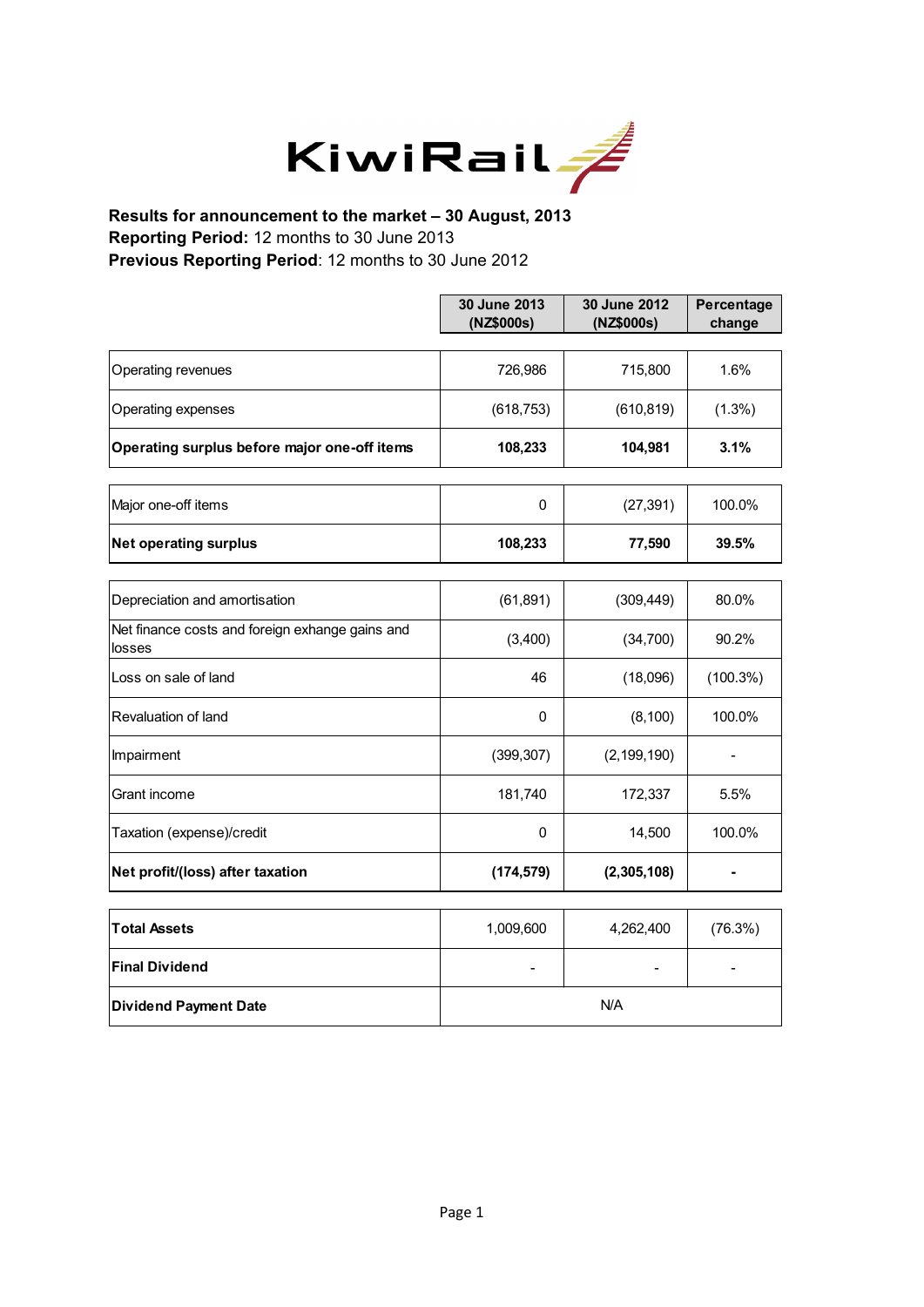This is the first full year results announcement following the restructuring of rail operations during the year, which was reported in detail in the 2012 Annual Report of the New Zealand Railways Corporation ("NZRC") and also in its Half Year report at 31 December 2012. In summary, the assets and liabilities of NZRC (except for land and the Wellington Railway Station) were transferred to a new State Owned Enterprise (SOE), KiwiRail Holdings Limited (KiwiRail) on 31 December 2012. To provide comparable performance information for KiwiRail, this announcement has been prepared on the basis of a full year for KiwiRail with the comparative being the prior full year for NZRC.

Our operating surplus before major one-off items of \$108.2m is an increase of \$3.3m compared to the prior year. This is a pleasing result given the significant challenges and disruptions we faced throughout the year and is ahead of the upper end of the range of \$104m to \$107m we signalled in February this year. Challenges included weather disruptions, threatened Interislander industrial action, an early end to the dairy milking season due to drought and shortfalls associated with Solid Energy on top of an already depressed global market and the continuing effects of the Christchurch earthquakes on economic recovery.

Freight revenue continues to grow with a strong performance in the Import/Export and Forestry sectors. The Interislander has grown its commercial vehicle revenue, accommodated more rail freight volume and improved on-time performance and customer satisfaction while facing the challenges of the weather events and threatened industrial action. The actions we have taken with the Scenic business give us confidence this business is slowly showing signs of improvement.

We have continued to push our strategic agenda to drive the business towards becoming a selfsustaining and efficient rail business. While we still have a long way to go, this year we have:

- Seen our new DL locomotives performing well and we are in the process of commissioning a further 20.
- Restructured the Infrastructure and Engineering business while continuing to deliver complex projects to improve the effectiveness of our rail infrastructure.
- Continued to improve our on time performance measures in support of our customers.
- Re-chartered the Kaitaki ship to give us continuity of service for the next 7 years.
- Closed the Hillside operation with the foundry segment sold to a third party.
- Mothballed the Napier Gisborne line.
- Delivered and initiated a number of key projects in areas such as fuel cost and efficiency, work force planning, fleet management and work standardisation to improve productivity and reduce costs across the business.
- Developed and begun implementation of an organisation-wide KiwiRail Safety Improvement Plan.
- Managed the activities in the business to remain within the funding provided by the Crown and cash generated by our operations.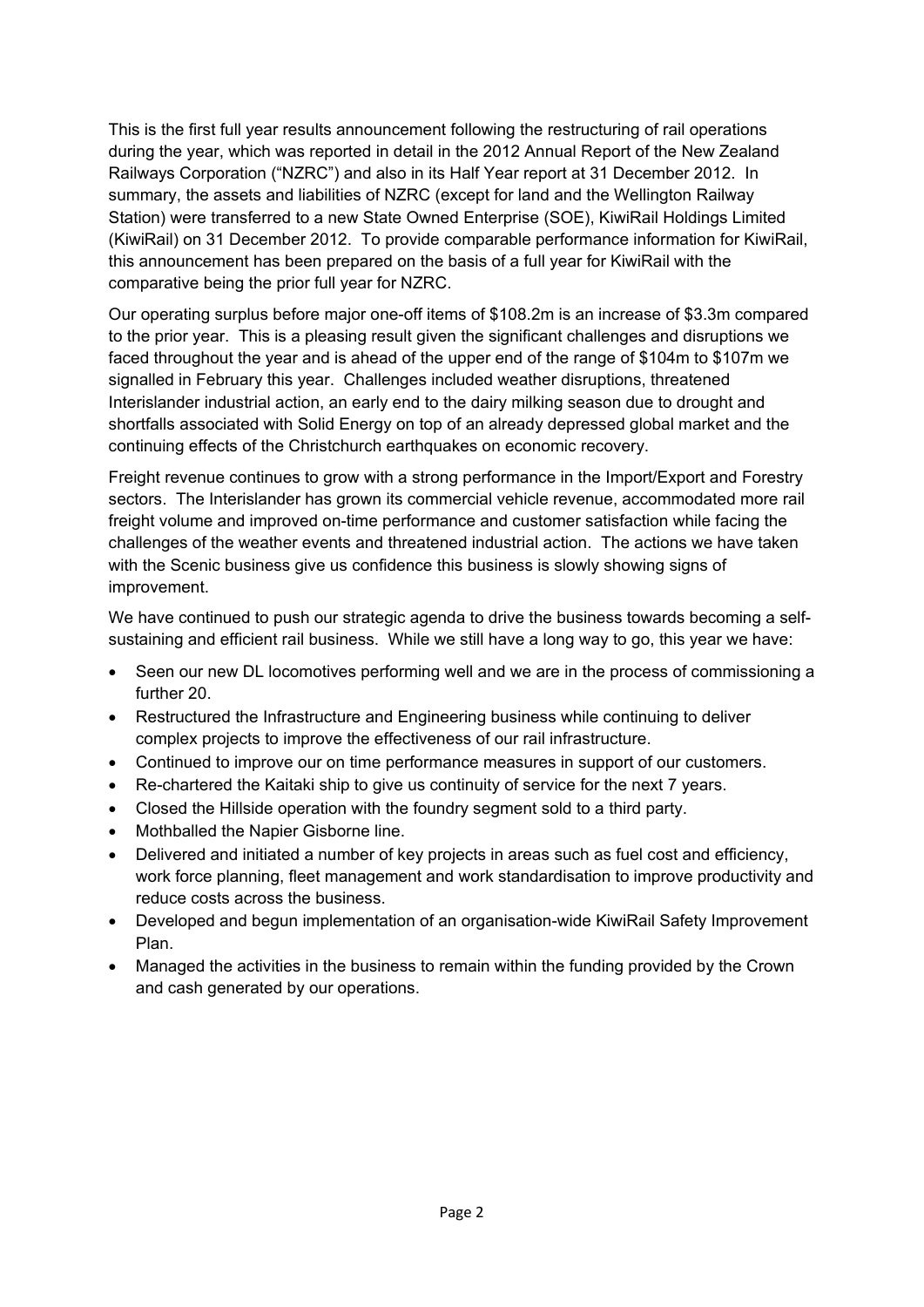## **Operating Revenues**

For the year ended 30 June 2013 KiwiRail has increased operating revenue by \$11m over the same reporting period last year.

|                                 | 30 June 2013<br>(NZ\$000s) | 30 June 2012<br>(NZ\$000s) | Percentage<br>change |
|---------------------------------|----------------------------|----------------------------|----------------------|
|                                 |                            |                            |                      |
| Freight                         | 466,800                    | 457,634                    | 2.0%                 |
| Interislander                   | 124,300                    | 123,893                    | 0.3%                 |
| Tranz Metro                     | 43,600                     | 45,685                     | $(4.6\%)$            |
| <b>Tranz Scenic</b>             | 20,100                     | 20,313                     | $(1.0\%)$            |
| Infrastructure                  | 38,300                     | 34,205                     | 12.0%                |
| <b>Property and Corporate</b>   | 33,900                     | 34,070                     | $(0.5\%)$            |
| <b>Total operating revenues</b> | 727,000                    | 715,800                    | 1.6%                 |

The growth in our Freight business reflects a strong performance in the Import/Export and Forestry sectors (up 8.1% and 9.4% respectively) and Domestic freight up 2.3%. Bulk freight was down 7.4% due to the difficulties faced by Solid Energy and the drought affected dairy season.

Interislander's commercial freight revenue is up on the prior year, but passenger numbers were down. Revenue was impacted by the threated industrial action in December and also weather impacts that resulted in a requirement to cancel sailings.

We are very pleased with the performance of the Wellington Tranz Metro business supported by the introduction of the new electric Matangi trains. On time performance and customer satisfaction have both increased and fare box revenue is up 6% on prior year.

The introduction of the new Scenic carriages and the re-launch of the Northern Explorer service have resulted in improvements in this business which has been impacted by tourism declines.

Our Infrastructure revenue was up on prior year reflecting higher track access charges and projects with external parties.